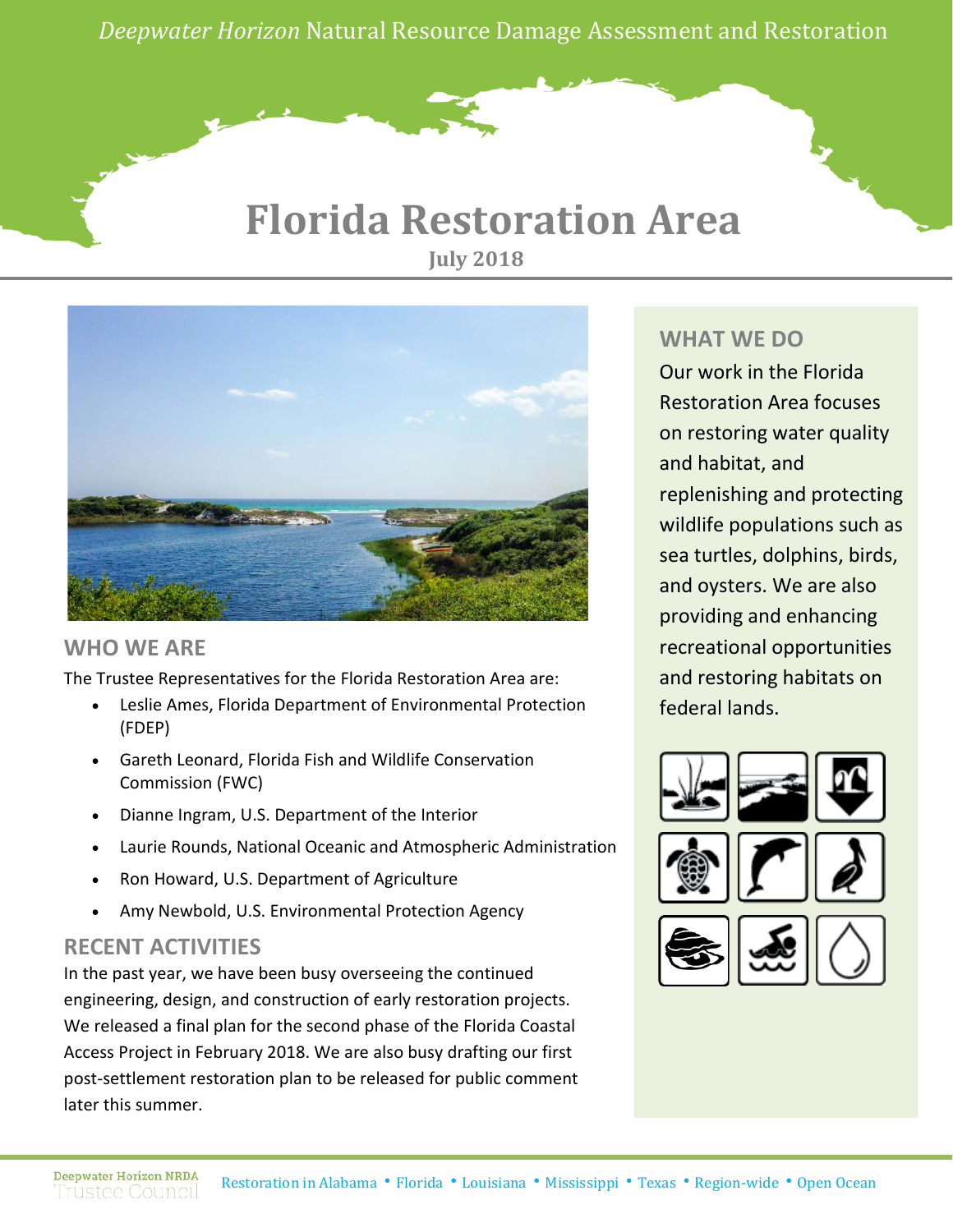# **Florida Restoration Area**

## RESTORATION PROJECTS

|                                                                                                                                                                                         |                                                                                                                                                                                                                                                                                                                                                                                                                                                                                                                                             |               | <b>ESTIMATED</b> |  |  |
|-----------------------------------------------------------------------------------------------------------------------------------------------------------------------------------------|---------------------------------------------------------------------------------------------------------------------------------------------------------------------------------------------------------------------------------------------------------------------------------------------------------------------------------------------------------------------------------------------------------------------------------------------------------------------------------------------------------------------------------------------|---------------|------------------|--|--|
|                                                                                                                                                                                         | <b>PROJECT DESCRIPTION</b>                                                                                                                                                                                                                                                                                                                                                                                                                                                                                                                  | <b>STATUS</b> | <b>COST</b>      |  |  |
|                                                                                                                                                                                         | REPLENISH AND PROTECT LIVING COASTAL AND MARINE RESOURCES                                                                                                                                                                                                                                                                                                                                                                                                                                                                                   |               |                  |  |  |
| <b>Enhanced Management</b><br>of Avian Breeding<br>Habitat Injured by<br><b>Response Activities</b>                                                                                     | Beach-nesting bird habitats were harmed by oil spill response activities. Marking sensitive<br>nesting sites aims to protect eggs, chicks and adults. The project is located across three<br>Gulf states: Florida, Alabama and Mississippi. In Florida, site enhancements are located in<br>Escambia, Santa Rosa, Okaloosa, Walton, Bay, Gulf, and Franklin counties. The<br>Department of the Interior and Florida are implementing this project together.                                                                                 | િ ર           | \$2.8M           |  |  |
| <b>Florida Oyster Cultch</b><br>Placement                                                                                                                                               | This project in Escambia, Santa Rosa, Bay, and Franklin counties placed cultch material for<br>the settling of oyster larvae and oyster colonization in three Florida Bays. The bays include<br>Pensacola and St. Andrews Bay and involved placing 12,000 cubic yards of material over<br>60 acres in each bay system. In Apalachicola Bay 18,000 cubic yards of material were<br>placed over a 90-acre area. FDEP is implementing this project.                                                                                            |               | \$5.4M           |  |  |
|                                                                                                                                                                                         | <b>RESTORE AND CONSERVE HABITAT</b>                                                                                                                                                                                                                                                                                                                                                                                                                                                                                                         |               |                  |  |  |
| Florida (Pensacola<br><b>Beach) Dune</b><br><b>Restoration Project</b>                                                                                                                  | This beach was impacted by oiling, and the extensive use of all-terrain vehicles and heavy<br>equipment. Since June 2010, this has inhibited plant growth and the natural seaward<br>expansion of the dunes. This project restored the affected area of the beach. FDEP<br>implemented this project.                                                                                                                                                                                                                                        |               | \$586K           |  |  |
| <b>Pensacola Bay Living</b><br><b>Shorelines</b>                                                                                                                                        | Florida is partnering with NOAA to construct a living shoreline at the Project GreenShores<br>Site II location. Living shorelines protect and stabilize coastline while creating new habitat<br>for fish, oysters, and birds. Approximately 6 to 8 acres of salt marsh habitat and 4 acres of<br>reef habitat will be created along this urban shoreline of Pensacola, Florida. FDEP and<br>NOAA are implementing this project together.                                                                                                    |               | \$10.8M          |  |  |
| <b>Florida Cat Point Living</b><br><b>Shoreline</b>                                                                                                                                     | This project is located in Franklin County and intends to expand on an existing breakwater<br>on-site of the Apalachicola National Estuarine Research Reserve in Eastpoint. The living<br>shoreline technique will be employed along approximately 0.3 mile of shoreline and<br>create approximately one acre of salt marsh habitat. FDEP is implementing this project.                                                                                                                                                                     | ( -)          | \$776K           |  |  |
| <b>Florida Seagrass</b><br><b>Recovery Project</b>                                                                                                                                      | This project is primarily located in St. Joseph Bay Aquatic Preserve in Gulf County with<br>potential additional sites in Franklin and Bay County Aquatic Preserves. The first step is<br>surveying and mapping the seagrass scarring in three Aquatic Preserves with the<br>placement of sediment tides across two acres of seagrass propeller scars. Placement of<br>bird stakes in the project area to facilitate restoration and signage for boaters and<br>educational brochures are also included. FDEP is implementing this project. | (→            | \$2.7M           |  |  |
| Perdido Key Dune<br>Restoration                                                                                                                                                         | This project begins approximately 2.2 miles east of Perdido Pass and extends<br>approximately 6 miles to the east. The project restores dune vegetation to approximately<br>20 acres of degraded beach dune habitat, including habitat used by the federally<br>endangered Perdido Key Beach Mouse. Planting dune vegetation provides a buffer to the<br>primary dune and enhances dune habitats. FDEP is implementing this project.                                                                                                        | ে ১           | \$611K           |  |  |
| <b>Seagrass Recovery</b><br><b>Project at Gulf Islands</b><br>National Seashore,<br>Florida District                                                                                    | This project at Gulf Islands National Seashore's Florida District addresses injury caused by<br>both the oil spill and response activities to shallow seagrass beds. Turtle grass was planted<br>in seagrass beds located on the south side of the Naval Live Oaks Preserve in Santa Rosa<br>Sound, in Santa Rosa County. The Department of the Interior implemented this project.                                                                                                                                                          |               | \$137K           |  |  |
| <b>PROVIDE AND ENHANCE RECREATIONAL OPPORTUNITIES</b>                                                                                                                                   |                                                                                                                                                                                                                                                                                                                                                                                                                                                                                                                                             |               |                  |  |  |
| The Apalachicola River<br>Wildlife and<br><b>Environmental Area</b><br><b>Fishing and Wildlife</b><br><b>Viewing Access</b><br><b>Improvements, Cash</b><br><b>Bayou and Sand Beach</b> | This project constructed a boardwalk on the 1/4-mile Sand Beach interpretive trail as well<br>as a fishing and wildlife observation structure and parking at Cash Bayou. FWC<br>implemented this project.                                                                                                                                                                                                                                                                                                                                   |               | \$263K           |  |  |
| <b>Bald Point State Park</b><br><b>Recreation Areas</b>                                                                                                                                 | This project constructs picnic pavilions, boardwalks, and a restroom with an associated<br>aerobic treatment system and drain field, as well as a floating dock and a canoe/kayak<br>launch in the park. FDEP is implementing this project.                                                                                                                                                                                                                                                                                                 |               | \$471K           |  |  |

⟳In progress ◉ Monitoring/O&M Complete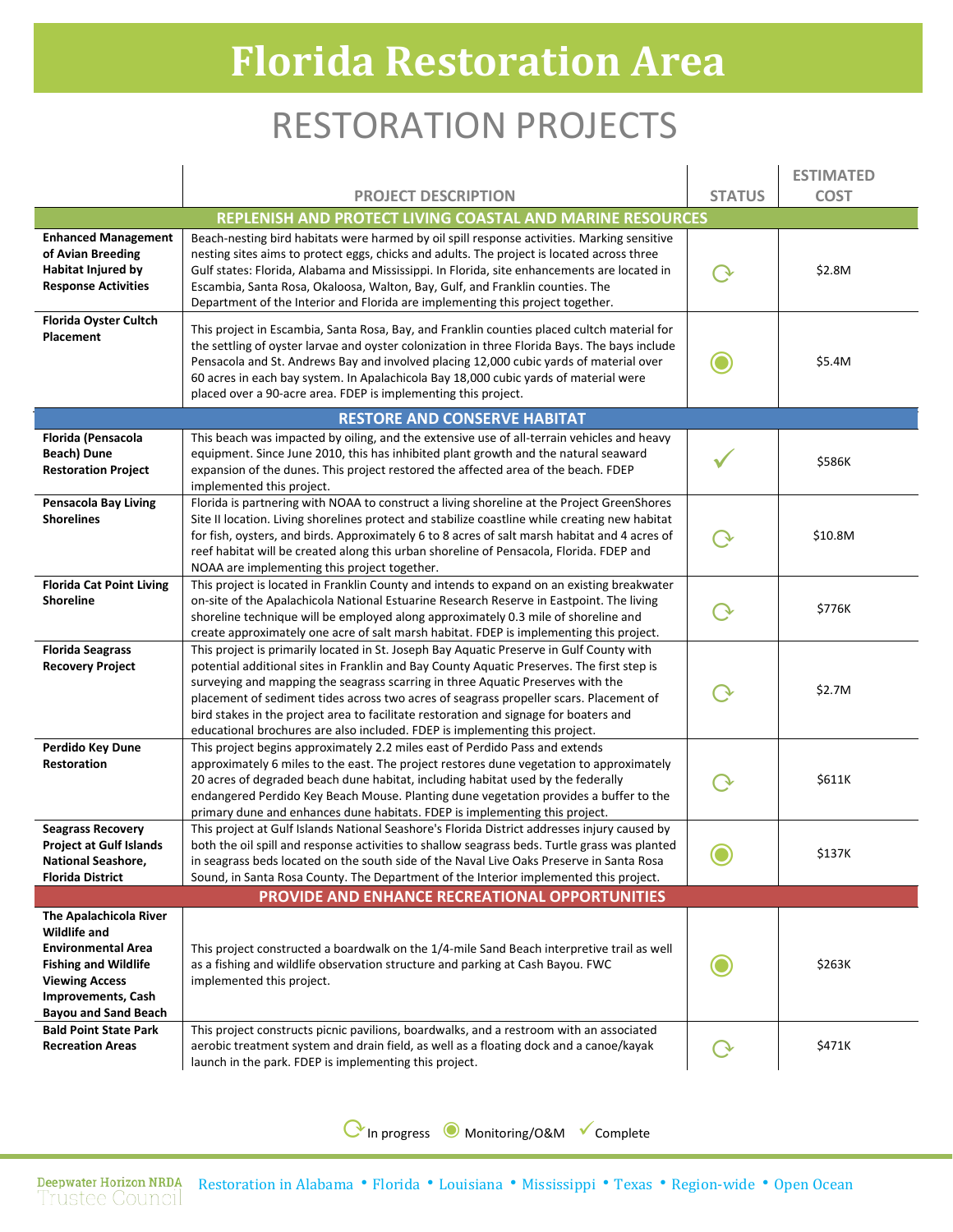# **Florida Restoration Area**

### RESTORATION PROJECTS

|                                                                                                                                                                   |                                                                                                                                                                                                                                                                                                                                                                                                                                                                                                                                                              |                   | <b>ESTIMATED</b> |  |  |
|-------------------------------------------------------------------------------------------------------------------------------------------------------------------|--------------------------------------------------------------------------------------------------------------------------------------------------------------------------------------------------------------------------------------------------------------------------------------------------------------------------------------------------------------------------------------------------------------------------------------------------------------------------------------------------------------------------------------------------------------|-------------------|------------------|--|--|
|                                                                                                                                                                   | <b>PROJECT DESCRIPTION</b>                                                                                                                                                                                                                                                                                                                                                                                                                                                                                                                                   | <b>STATUS</b>     | <b>COST</b>      |  |  |
| PROVIDE AND ENHANCE RECREATIONAL OPPORTUNITIES (cont'd)                                                                                                           |                                                                                                                                                                                                                                                                                                                                                                                                                                                                                                                                                              |                   |                  |  |  |
| <b>Big Lagoon State Park</b><br><b>Boat Ramp</b><br>Improvement                                                                                                   | This project expands the boat ramp and boat trailer parking, improves traffic circulation at<br>the boat ramp at the Big Lagoon State Park, and constructs a new restroom. FDEP is<br>implementing this project.                                                                                                                                                                                                                                                                                                                                             | $\Omega$          | \$1.5M           |  |  |
| <b>Bob Sikes Pier, Parking,</b><br>and Trail Restoration                                                                                                          | This project adds solar lighting, modifies the pier and rails, and renovates designated<br>parking areas at the existing Bob Sikes fishing pier on Santa Rosa Island. The project also<br>improves signage, widens and enhances an access trail, and implements aesthetic<br>improvements at the pier. FDEP is implementing this project.                                                                                                                                                                                                                    | (→                | \$1M             |  |  |
| The City of Parker $-$<br><b>Oak Shore Drive Pier</b>                                                                                                             | This project constructs a fishing pier at Oak Shore Drive. FDEP is implementing this project.                                                                                                                                                                                                                                                                                                                                                                                                                                                                | $\rm{C}$          | \$994K           |  |  |
| Deer Lake State Park<br>Development                                                                                                                               | This project adds a paved access road, parking, picnic shelters and a restroom. FDEP is<br>implementing this project.                                                                                                                                                                                                                                                                                                                                                                                                                                        | $\mathbf{\Omega}$ | \$589K           |  |  |
| <b>Developing Enhanced</b><br>Recreational<br>Opportunities on the<br><b>Escribano Point Portion</b><br>of the Yellow River<br><b>Wildlife Management</b><br>Area | This project improves public access and enjoyment of natural resources at Escribano Point.<br>The improvements include a one-time assessment and mapping activities necessary for<br>developing the site for outdoor recreation purposes, hurricane debris removal and road<br>repair, constructing an entrance kiosk, information facilities, parking facilities, a parking<br>area, interpretive fishing facility, primitive camping sites, wildlife viewing areas, and bear-<br>proof containers for trash and storage. FWC is implementing this project. |                   | \$2.6M           |  |  |
| <b>Perdido Key State</b><br><b>Boardwalk</b><br><b>Improvements</b>                                                                                               | This project removes and replaces six existing boardwalks leading to the beach from two<br>public access areas along Perdido Key in Escambia County. FDEP is implementing this<br>project.                                                                                                                                                                                                                                                                                                                                                                   | $\rm{C}$          | \$589K           |  |  |
| <b>Scallop Enhancement</b><br>for Increased<br><b>Recreational Fishing</b><br>Opportunity in the<br><b>Florida Panhandle</b>                                      | This project is being implemented in Bay, Escambia, Santa Rosa, Okaloosa, Gulf, and<br>Franklin counties. The goal of this project is to increase scallop populations in the targeted<br>locations to self-sustaining levels to support recreational harvests. FWC is implementing<br>this project.                                                                                                                                                                                                                                                          |                   | \$2.9M           |  |  |
| The Panama City<br><b>Marina Fishing Pier,</b><br><b>Boat Ramp, and Staging</b><br><b>Docks</b>                                                                   | This project constructs a fishing pier, replaces a poorly functioning boat ramp, and<br>constructs new staging docks at the marina. FDEP is implementing this project.                                                                                                                                                                                                                                                                                                                                                                                       | ( →               | \$2M             |  |  |
| <b>Wakulla Mashes Sands</b><br><b>Park Improvements</b>                                                                                                           | This project constructs observation platforms, a canoe/kayak launch, boardwalks, and<br>walking paths. The boat ramp area, picnic areas, restroom facility, and parking area are<br>also being improved. FDEP is implementing this project.                                                                                                                                                                                                                                                                                                                  | $\Omega$          | \$1.5M           |  |  |
| The Enhancement of<br><b>Franklin County Parks</b><br>and Boat Ramps                                                                                              | These projects support existing and provide new recreational opportunities at Eastpoint<br>Fishing Pier, Indian Creek Park boat launch facility, St. George Island Fishing Pier,<br>Waterfront Park in Apalachicola. FDEP is implementing this project.                                                                                                                                                                                                                                                                                                      | $\Omega$          | \$1.8M           |  |  |
| <b>Florida Artificial Reef</b><br><b>Creation and</b><br><b>Restoration</b>                                                                                       | This project takes place in Escambia, Santa Rosa, Okaloosa, Walton, and Bay counties. The<br>project includes reef designs to be constructed at various depths. The deep water<br>"nearshore reefs" have a single, prefabricated modular design and are located within nine<br>nautical miles of shore. Shallower "snorkeling reefs" have a piling-mounted design using<br>disc-shaped concrete and limestone layers with spacers between the layers, in less than<br>20 feet deep water and within 950 feet of shore. FWC is implementing this project.     | (→                | \$11.5M          |  |  |

⟳In progress ◉ Monitoring/O&M Complete